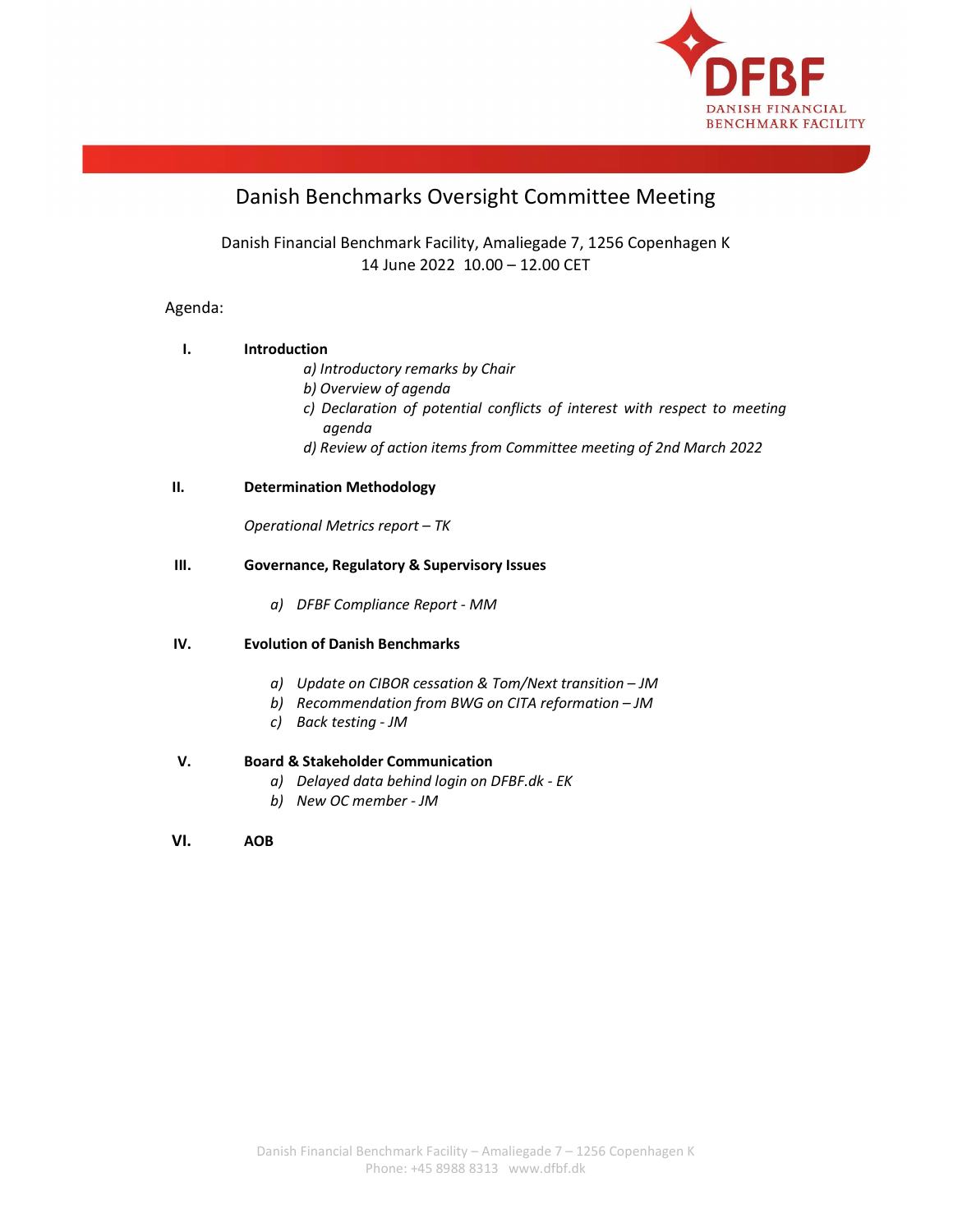### Minutes

### Participants:

Chair: Nina Byrne (independent) – voting member (NB) Martina Mozerova (DFBF) - non-voting member (MM) Nicolaj Verdelin (Nykredit) – voting member (NV) Steen Qvist Jørgensen (Jyske Bank) – voting member (SQJ) Morten Frederiksen (FIDA) – voting member (MF) Gregory Campbell (independent) – voting member (GC) Christine E. Habel (independent) – voting member (CEH) Tomáš Kvapil (CFBF) – non-voting member (TK) Neil Donaldson (GRSS) - voting member (ND)

DFBF Secretariat: Eva Kops (DFBF) (EK)

#### Invited attendees:

Jesper Mortensen (DFBF) (JM)

#### I. Introduction

- a) Introductory remarks by Chair NB welcomed the OC members and commented on recent events that have impacted the market.
- b) Overview of agenda
- c) Declaration of potential conflicts of interest with respect to meeting agenda None were registered. Quorum was met.
- d) Review of action items from Committee meeting of 2nd March 2022 MM confirmed that outstanding action points had been discussed and closed.

#### II. Determination Methodology

Operational Metrics report

CIBOR 3M pre-calculation spikes for one of the PBs, no action required.

Extensive spike flagging for all PB after 1 Apr and the discontinuation of three CIBOR tenors. The unusual high number of flags leads to a conclusion that thresholds should be changed to be dynamic.

CITA flagging like that of CIBOR, it was agreed to discuss the matter under a later agenda point.

On 6 Apr one PB contribution was disregarded, rates were submitted, but left out due to missing 4-eye check.

SWAP - a series of flags seen throughout the period.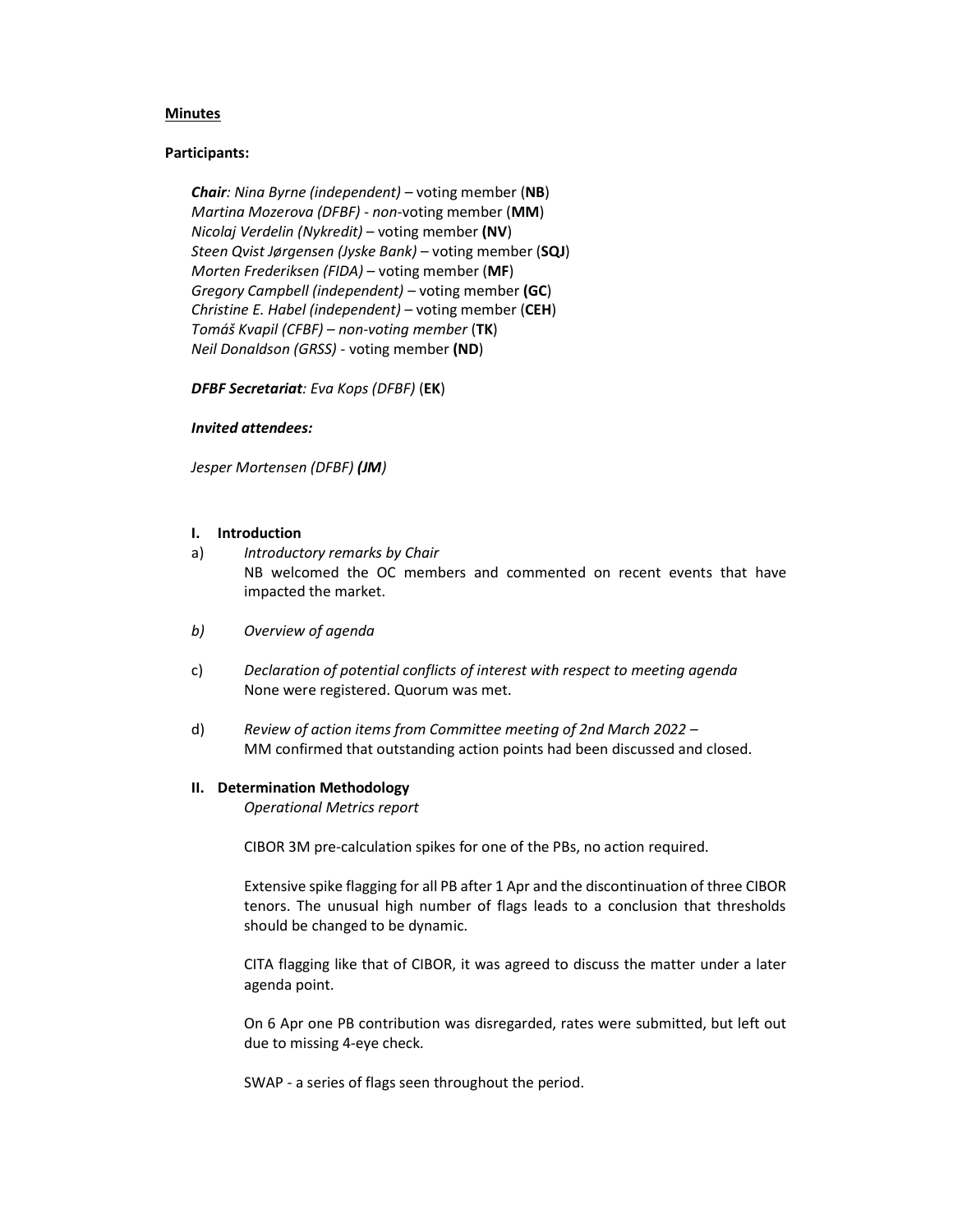From 1 Apr the new calculation methodology for T/N was implemented, there are no more PB contributions being made.

a) Review of pre-calculation checks

Due to volatility in the market and increasing rates followed by steepening of the curve, the current threshold is causing flagging, which is only in line with expectations. However, to reduce the number of flags it is being considered to implement dynamic thresholds for CIBOR/CITA spike. The OC acknowledged the proposal. A similar discussion was held about static move test for SWAP and an increase of the threshold was likewise acknowledged.

#### III. Governance, Regulatory & Supervisory Issues

#### a) DFBF Compliance Report

New COI declaration from NV was received and is now published on website. No complaints received. No irregularities registered. Operational report has no comments. DRP test performed and carried out with no comments.

On 18 March one PB had discovered an error in their 1M CITA contribution and as their CIBOR contribution is based on CITA also the shortest CIBOR tenors were affected and had to be amended. A recalculation was made in line with the DFBF Post Calculation Redetermination Policy. Only for the CIBOR 2W tenor did the recalculation result in a redetermination while the rest of the tenors had no effect. The incident has been published on the DFBF website.

It was discussed if the threshold for CIBOR redetermination should be changed from 1bp to 2bp and be in line with EURIBOR and CITA redetermination. The OC agreed.

Second regulatory audit is underway, the report will be shared with the OC in due time. JM added that all PBs are in the process of doing their external audits.

CIBOR Code of Conduct was updated as of 1 Apr 2022.

The Compliance report was approved by the OC.

#### IV. Evolution of Danish Benchmarks

#### a) Update on CIBOR cessation & Tom/Next transition

Feedback from PBs was that things went well. Few market reactions and news were published on the DFBF website regarding changes which users could be referred to for more information. Bloomberg has not updated their curves hence still publishing the ceased tenors. Matter has been addressed with Bloomberg.

The definition of Tom/Next is wrongly shown on the ISDA Tom/Next definition page, we have made them aware of the issue and offered to have a call to elaborate if required.